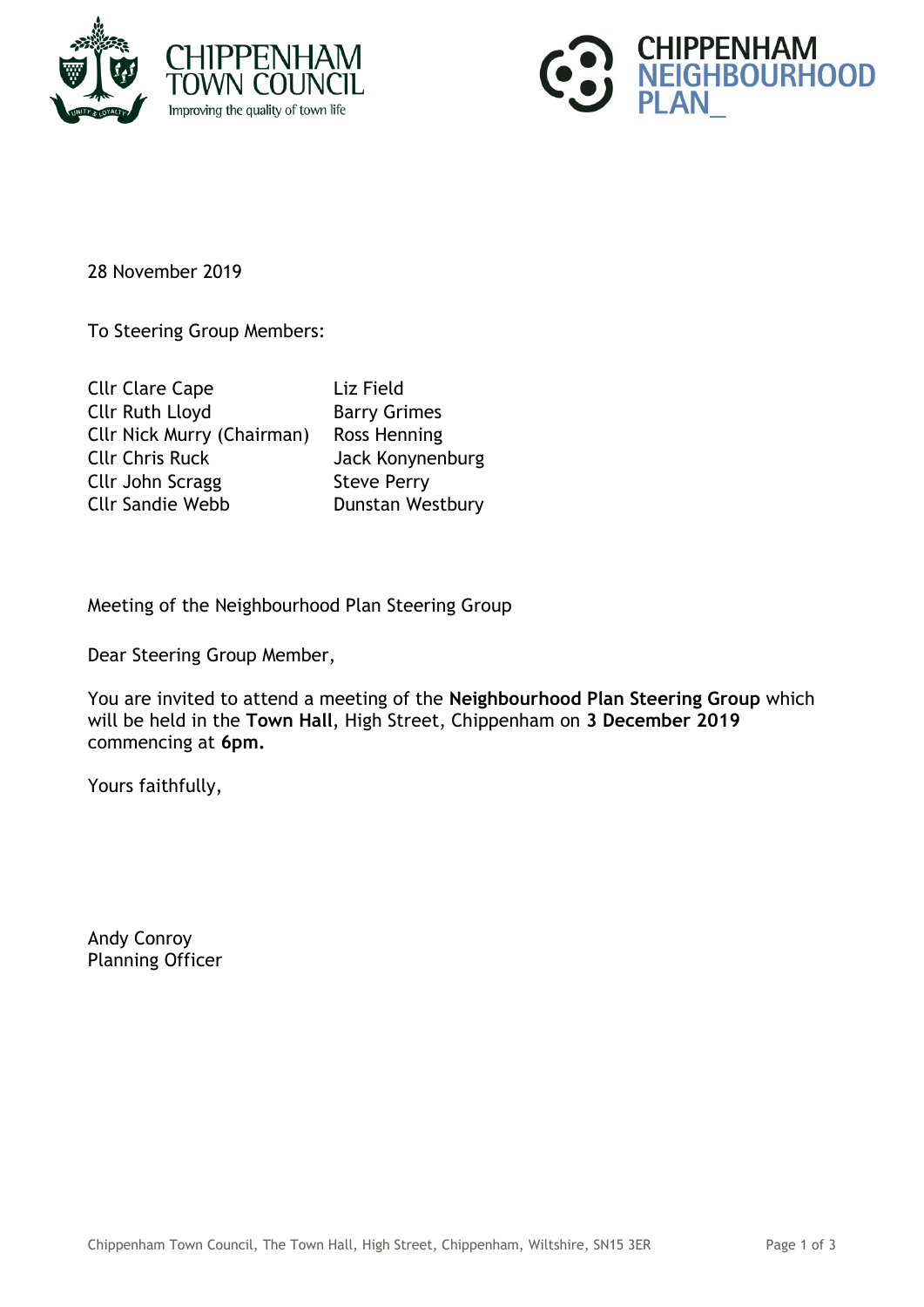## Agenda

**Neighbourhood Plan Steering Group Meeting – 3 December 2019, 6pm, Town Hall**

| 1. | APOLOGIES FOR ABSENCE                                                                                                                                                                                                              |
|----|------------------------------------------------------------------------------------------------------------------------------------------------------------------------------------------------------------------------------------|
| 2. | <b>DECLARATION OF INTEREST</b>                                                                                                                                                                                                     |
|    | All Members of the Steering Group are reminded to declare any<br>pecuniary or non-pecuniary interests they may have, in accordance<br>with the Town Council's latest approved Code of Conduct                                      |
| 3. | <b>MINUTES</b>                                                                                                                                                                                                                     |
|    | To approve as a correct record and to sign the draft minutes of the<br>meeting held on Tuesday 5 November 2019 (copy attached)                                                                                                     |
| 4. | <b>CHAIRMAN'S ANNOUNCEMENTS</b>                                                                                                                                                                                                    |
| 5. | PRESENTATION FROM WILTSHIRE COUNCIL ECONOMIC DEVELOPMENT                                                                                                                                                                           |
|    | Presentation from Chris Hilton, Interim Head of Economic Development<br>at Wiltshire Council, about role of Wiltshire Council Economic<br>Development Team and how they might interact with Neighbourhood<br>Plan. Followed by Q&A |
| 6. | <b>TOPIC GROUP MEMBERSHIP CHANGES</b>                                                                                                                                                                                              |
|    | To note the updated Topic Group Membership List (copy attached) and<br>to resolve any issues with Topic Group numbers                                                                                                              |
| 7. | <b>ACTIONS FROM TOPIC GROUP MEETINGS</b>                                                                                                                                                                                           |
|    | For each Topic Group in turn:                                                                                                                                                                                                      |
|    | TG Chairmen to present updates for their TG as recorded on<br><b>Policy Topics Management Spreadsheet</b><br>(AC to provide printed copies of Spreadsheet at meeting)                                                              |
|    | TG Chairmen to feed-back on any other actions arising from<br>their November Topic Group meeting(s)                                                                                                                                |
|    | TG Chairmen to report back on any data gathering needs for<br>$\bullet$<br>their TG, including any survey questions                                                                                                                |
|    | SG to agree any major tasks/evidence gathering identified by<br>TG, particularly those with cost implications                                                                                                                      |
|    | SG to provide recommendations on the overall direction and<br>rate of progress of the topic if required                                                                                                                            |
|    | TG Chairmen to confirm time/date/venue for next TG Meeting                                                                                                                                                                         |